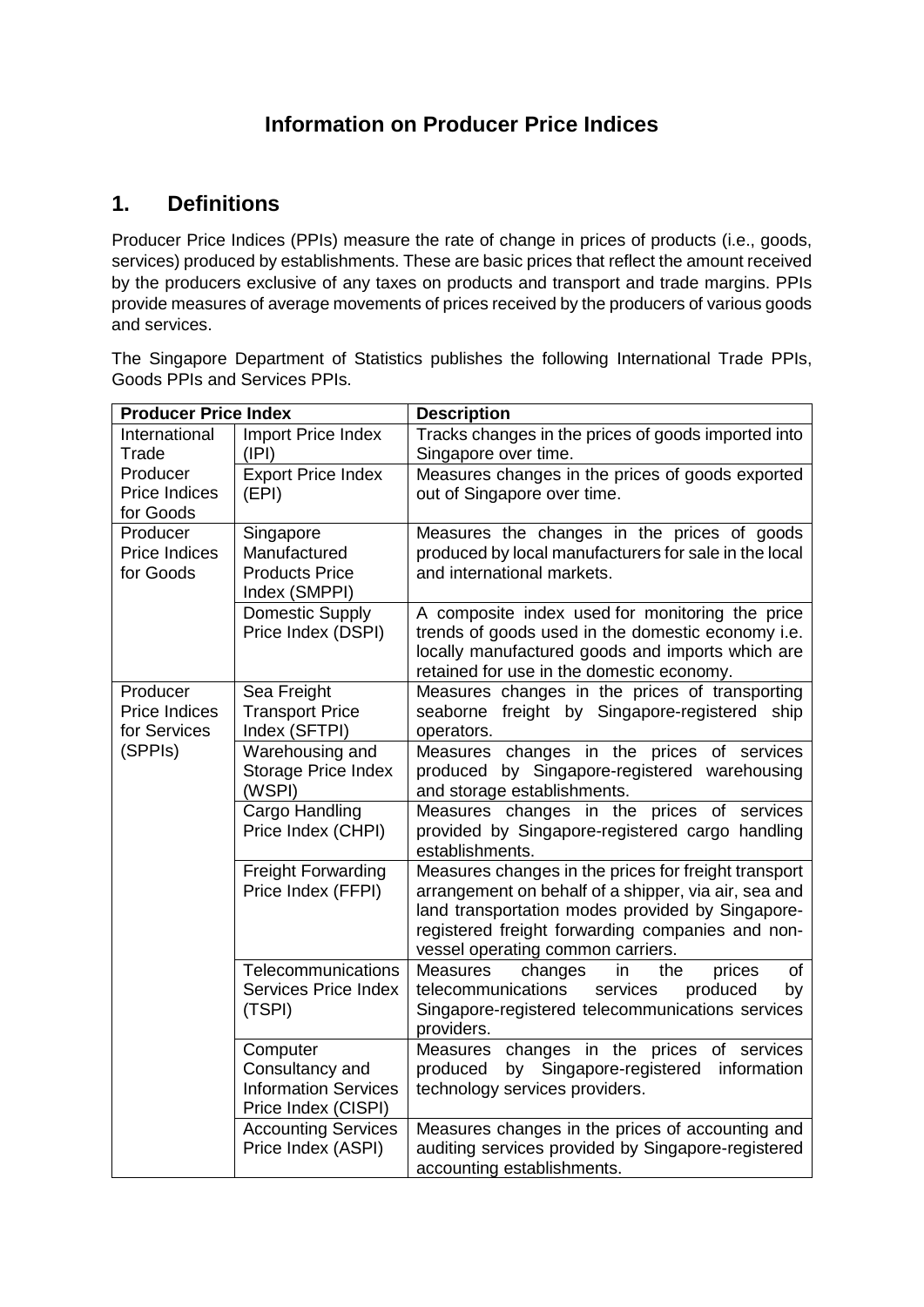## **2. Classification, Coverage and Index Structure**

### **2.1 International Trade Producer Price Indices for Goods and Producer Price Indices for Goods**

The IPI, EPI, SMPPI and DSPI are classified according to the Standard International Trade Classification (SITC), version 4.1. The chart below illustrates the index structure for the four indices. There are nine commodity sections or SITC 1-digit within each index. Each commodity section forms a sub-index of the overall price index. The index structure is further disaggregated to the SITC 2-digit, 3-digit and followed by the 7-digit, which forms the elementary aggregate indices.



The table below shows examples of product items collected for each commodity section.

| <b>Commodity Section</b>                                | <b>Examples of Product Item</b>                                                   |  |
|---------------------------------------------------------|-----------------------------------------------------------------------------------|--|
| Food & Live Animals                                     | Rice, Milk powder, Pastries                                                       |  |
| Beverage & Tobacco                                      | Wine, Liquor, Cigarettes                                                          |  |
| <b>Crude Materials (Excl Fuels)</b>                     | Rubber, Timber, Marble, Copper                                                    |  |
| <b>Mineral Fuels Lubricants &amp; Related Materials</b> | Crude petroleum, Diesel fuel, LPG                                                 |  |
| Animal & Vegetable Oils Fats & Waxes                    | Soya bean oil, Sesame oil                                                         |  |
| <b>Chemicals &amp; Chemical Products</b>                | Methanol, Glues, Solder paste,<br><b>Plastics</b>                                 |  |
| <b>Manufactured Goods</b>                               | Plain plywood, Envelopes, Diapers,<br>Mixed concrete, Sign plates, Door<br>frames |  |
| Machinery & Transport Equipment                         | Integrated circuits, Cranes,<br>Refrigerators, Printers                           |  |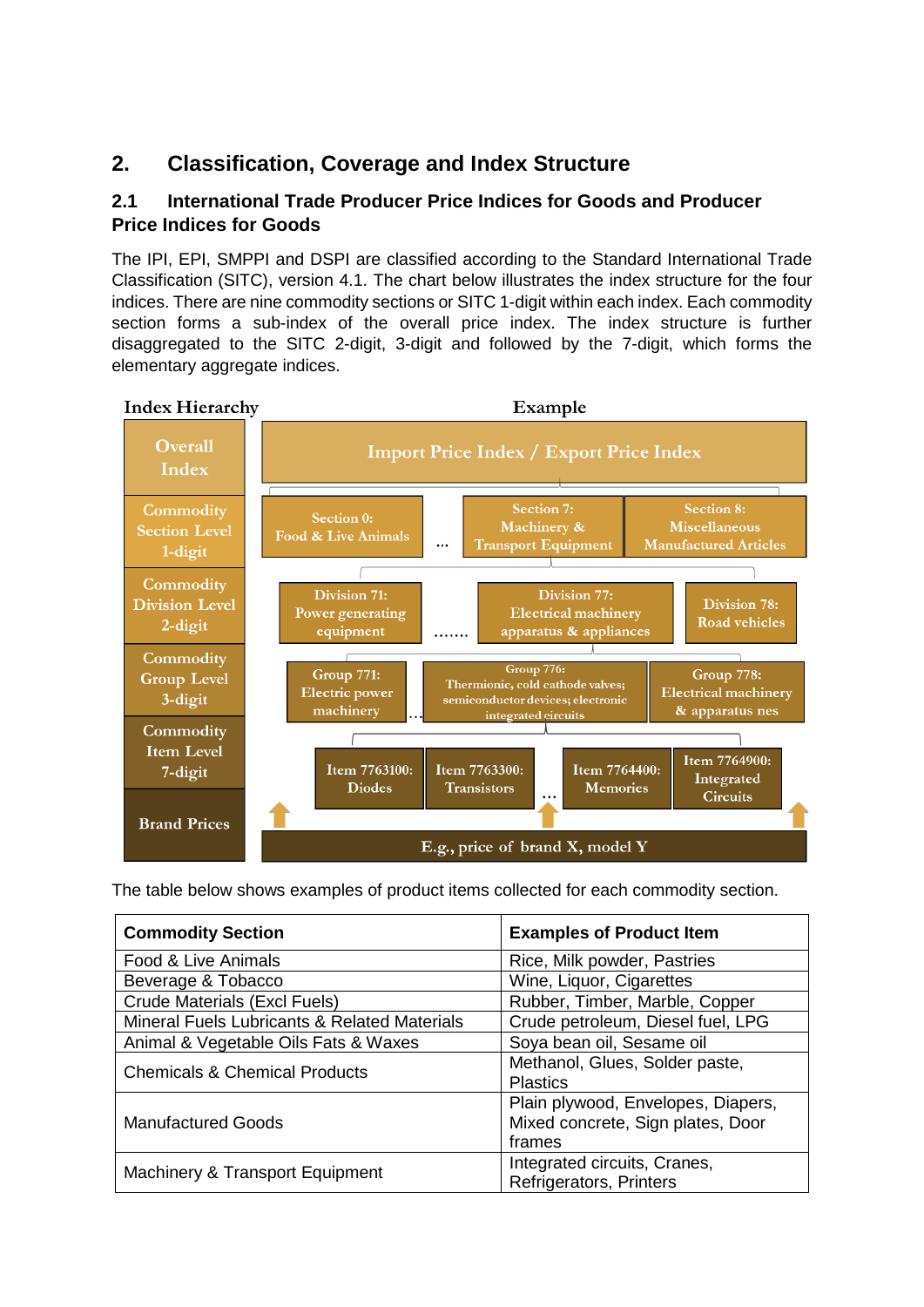| Miscellaneous Manufactured Articles | Clothes, Spectacle lenses, Printed<br>books |
|-------------------------------------|---------------------------------------------|
|-------------------------------------|---------------------------------------------|

## **2.2 Producer Price Indices for Services**

The SPPIs are aligned to the Singapore Standard Industrial Classification (SSIC) 2020. Each SPPI has its own unique index structure that is constructed based on the key services or activities provided by its industry.

| <b>Services Producer</b><br><b>Price Index</b>                    | Coverage by SSIC 2020 <sup>1</sup>                                                                                                                                                                                                                                                                                                      | <b>Index Structure</b>                                                                                                                                                                 |
|-------------------------------------------------------------------|-----------------------------------------------------------------------------------------------------------------------------------------------------------------------------------------------------------------------------------------------------------------------------------------------------------------------------------------|----------------------------------------------------------------------------------------------------------------------------------------------------------------------------------------|
| Sea Freight<br><b>Transport Price</b><br>Index<br>$(2017=100)$    | • 50021-Shipping companies,<br>including chartering of ships and<br>boats with crew (freight)<br>• Chartering of vessels without<br>operator, and operation of barges,<br>tugboats are excluded.                                                                                                                                        | Five main indices :<br>Container freight,<br>i.<br>ii.<br>Dry bulk,<br>Crude oil<br>iii.<br>iv. Bulk liquid, and<br>Other freights.<br>V.                                              |
| Warehousing and<br><b>Storage Price Index</b><br>$(2016=100)$     | • 52101-General warehousing<br>• 52102-Refrigerated warehousing<br>and storage<br>• 52103-Storage for dangerous<br>goods<br>· 52109-Specialised storage n.e.c.<br>• Operation of self-storage facilities<br>and rental of storage space are<br>excluded.                                                                                | Two main indices :<br>General Warehousing & Cold<br>i.<br>Storage, and<br>Class Cargo Storage.<br>ii.                                                                                  |
| Cargo Handling<br>Price Index<br>$(2016=100)$                     | • 52241-Container depot services<br>• 52242-Crane services for all<br>industries except construction<br>• 52243-Stevedoring services<br>• 52291-Cargo surveying services<br>• Operation of port terminal facilities<br>is excluded.                                                                                                     | Four main indices :<br>i.<br>Cargo survey,<br>ii.<br>Container services,<br>iii. Crane services and<br>iv. Stevedoring.                                                                |
| <b>Freight Forwarding</b><br>Price Index<br>$(2017=100)$          | • 52292-Freight transport<br>arrangement<br>• Shipping agents, haulage services,<br>packing and crafting firms are<br>excluded.                                                                                                                                                                                                         | Three main indices :<br>Air freight forwarding,<br>i.<br>Sea freight forwarding and<br>ii.<br>iii. Land freight forwarding.                                                            |
| Telecommunications<br><b>Services Price Index</b><br>$(2016=100)$ | • 61011-Wired telecommunications<br>network operation<br>• 61012-Mobile cellular and other<br>wireless telecommunications<br>network operation<br>· 61092-Internet access providers,<br>include ISPs<br>• 61099-Other telecommunications<br>activities n.e.c.<br>• Third party telco providers, radio<br>and TV broadcast are excluded. | Four main indices :<br>Wired Services,<br>i.<br><b>Wireless Services,</b><br>ii.<br><b>Internet Access Providers</b><br>iii.<br>and<br>iv. Other Telecommunications<br><b>Services</b> |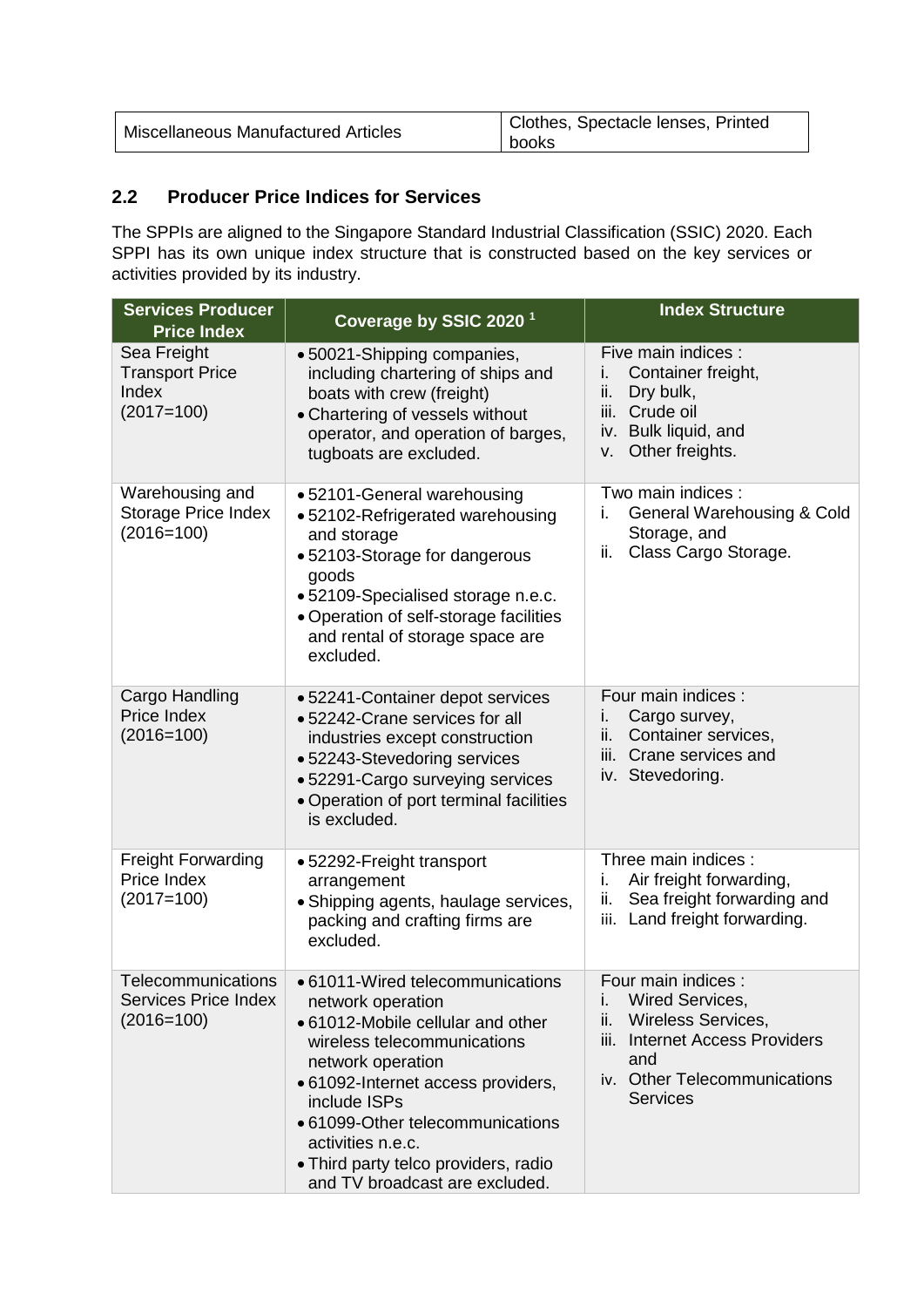| Computer<br>Consultancy and<br><b>Information Services</b><br>Price Index<br>$(2016=100)$                                                                                                                 | • 6201-Computer programming<br>activities<br>• 6202-Information technology<br>consulting and computer facilities<br>management activities<br>• 6209-Other information technology<br>and computer service activities<br>• 6311-Data analytics processing,<br>hosting and related activities<br>• Publishers of packaged software,<br>sales of computer hardware or<br>software are excluded. | Two main indices :<br>Computer Programming,<br><b>Consultancy &amp; Related</b><br>Activities and<br>Data Analytics Processing,<br>ii.<br>Hosting & Related activities. |
|-----------------------------------------------------------------------------------------------------------------------------------------------------------------------------------------------------------|---------------------------------------------------------------------------------------------------------------------------------------------------------------------------------------------------------------------------------------------------------------------------------------------------------------------------------------------------------------------------------------------|-------------------------------------------------------------------------------------------------------------------------------------------------------------------------|
| <b>Accounting Services</b><br>• 69201-Accounting and auditing<br>Price Index<br>services<br>$(2017=100)$<br>• 69202-Book-keeping services<br>• Accounting training services and<br>software are excluded. |                                                                                                                                                                                                                                                                                                                                                                                             | Four main indices:<br>Audit and assurance,<br>ı.<br>Tax advisory and<br>Ш.<br>compliance,<br>iii. Book-keeping and<br>iv. Business advisory                             |

## **3. Weights**

The PPIs are base weighted indices. Weights are key elements in the construction of a PPI. Within a PPI, each individual product is assigned a weight to represent its relative importance within the index's basket. The PPI is computed by multiplying the price relatives of the individual products by their weights. As price change across products is not uniform over time, the weights of a product, as well as its price development will determine the impact on the overall index.

The main sources of weights information are the establishments surveys e.g. Census of Manufacturing Activities, DOS industry surveys etc and administrative data e.g. Singapore Trade Statistics.

### **3.1 International Trade Producer Price Indices for Goods and Producer Price Indices for Goods**

The table below illustrates the weights of the 2018-based IPI, EPI, SMPPI and DSPI at the SITC 1-Digit level. The weights for the IPI and EPI were compiled from the 2018 import and export values while that of the SMPPI were compiled using the 2017 production values. For the DSPI, the weights were based on the 2017 retained imports (imports less re-exports) and domestic production sales (total sales of local producers less exports values.

| <b>Commodity Section</b><br>(SITC 1-Digit)                                  | IPI   | <b>EPI</b> | <b>SMPPI</b> | <b>DSPI</b> |
|-----------------------------------------------------------------------------|-------|------------|--------------|-------------|
| Food & Live Animals                                                         | 2.5%  | 2.4%       | 2.6%         | 3.2%        |
| Beverage & Tobacco                                                          | 1.1%  | 1.0%       | 0.3%         | 0.3%        |
| <b>Crude Materials (Excl</b><br>Fuels)                                      | 0.8%  | 0.9%       | 0.6%         | 0.8%        |
| <b>Mineral Fuels</b><br><b>Lubricants &amp; Related</b><br><b>Materials</b> | 25.9% | 19.8%      | 14.1%        | 27.9%       |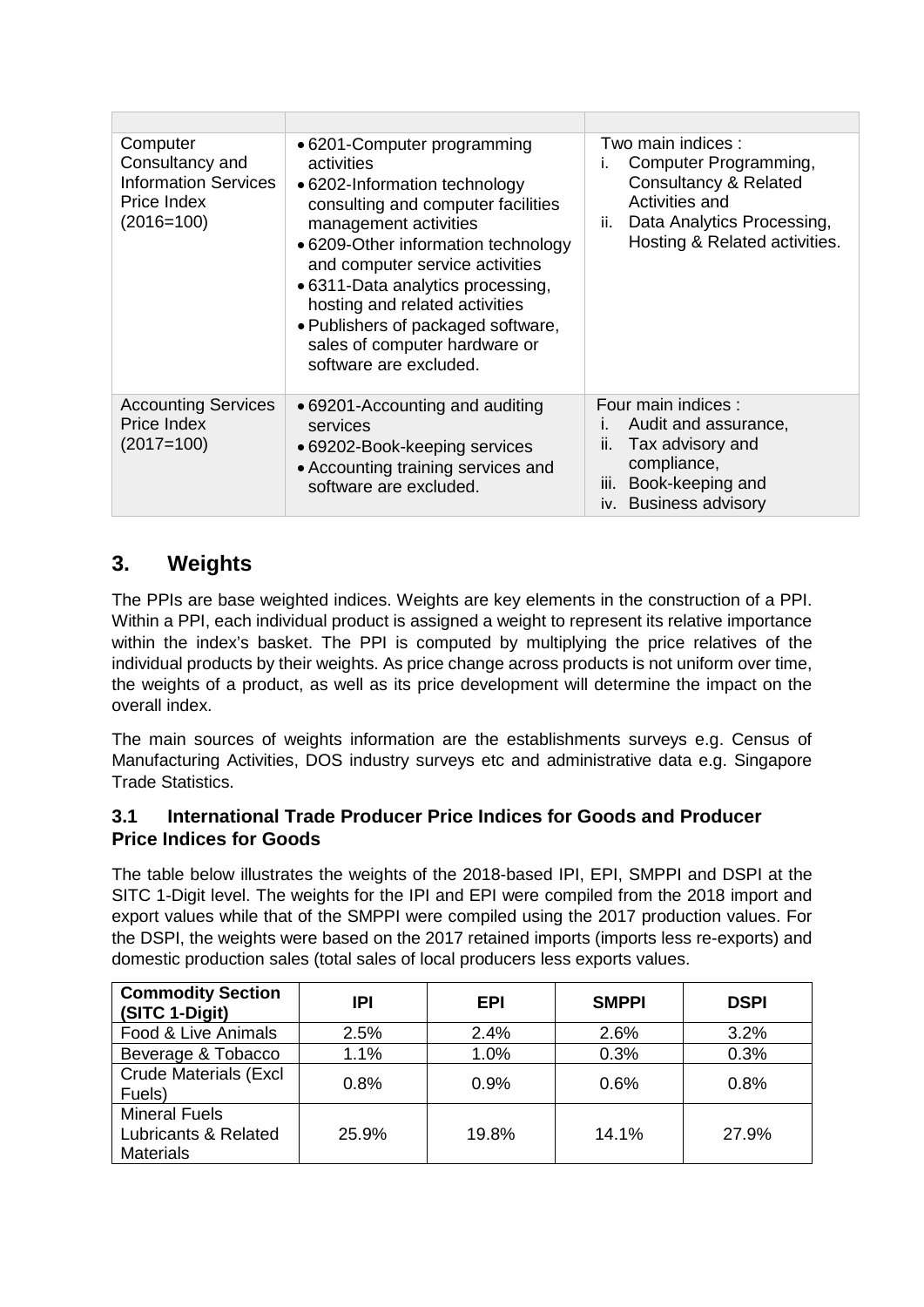| Animal & Vegetable<br>Oils, Fats & Waxes | 0.3%  | $0.0\%$ | 0.1%  | 0.4%  |
|------------------------------------------|-------|---------|-------|-------|
| Chemicals &                              | 8.9%  | 15.3%   | 21.7% | 11.4% |
| <b>Chemical Products</b>                 |       |         |       |       |
| <b>Manufactured Goods</b>                | 5.0%  | 3.2%    | 2.8%  | 4.9%  |
| Machinery &                              | 46.9% | 48.4%   | 49.0% | 43.0% |
| <b>Transport Equipment</b>               |       |         |       |       |
| <b>Miscellaneous</b>                     | 8.6%  | 9.1%    | 8.8%  | 8.0%  |
| <b>Manufactured Articles</b>             |       |         |       |       |

## **3.2 Producer Price Indices for Services**

The SPPI weights are derived from operating revenues obtained mainly from the DOS surveys and supplemented by administrative data. The table below shows the base year (price reference year), weight reference year and weights breakdown at the main indices level of each SPPI.

| <b>SPPI</b>  | <b>Base</b><br>Year | Weight<br><b>Reference</b><br>Year | Main Indices (weights %)                                                                                                                                                                  |
|--------------|---------------------|------------------------------------|-------------------------------------------------------------------------------------------------------------------------------------------------------------------------------------------|
| <b>SFTPI</b> | 2017                | 2015                               | Containership freight (38.4%)<br>Dry bulk freight (28.5%)<br>Crude oil freight (9.8%)<br>Bulk liquid freight (18.3%)<br>Other freights (5.0%)<br>$\bullet$                                |
| <b>WSPI</b>  | 2016                | 2014                               | General warehousing and cold storage (43.4%)<br>$\bullet$<br>Class cargo storage (56.6%)                                                                                                  |
| <b>CHPI</b>  | 2016                | 2014                               | Cargo survey (3.5%)<br>$\bullet$<br>Container services (12.0%)<br>Crane services (55.2%)<br>$\bullet$<br>Stevedoring (29.3%)                                                              |
| <b>FFPI</b>  | 2017                | 2015                               | Sea freight forwarding (60.0%)<br>$\bullet$<br>Air freight forwarding (35.3%)<br>Land freight forwarding (4.7%)                                                                           |
| <b>TSPI</b>  | 2017                | 2015                               | Wired services (16.7%)<br>$\bullet$<br>Wireless services (33.3%)<br>$\bullet$<br>Internet access providers (30.0%)<br>$\bullet$<br>Other telecommunications services (20.0%)<br>$\bullet$ |
| <b>CISPI</b> | 2016                | 2014                               | Computer programming, consultancy and<br>$\bullet$<br>related activities (84.7%)<br>Data analytics processing, hosting and related<br>$\bullet$<br>activities (15.3%)                     |
| <b>ASPI</b>  | 2017                | 2016                               | Auditing and assurance (60.0%)<br>$\bullet$<br>Tax advisory and compliance (18.9%)<br>Book-keeping (12.0%)<br>Business advisory (9.1%)                                                    |

# **4. Price Collections**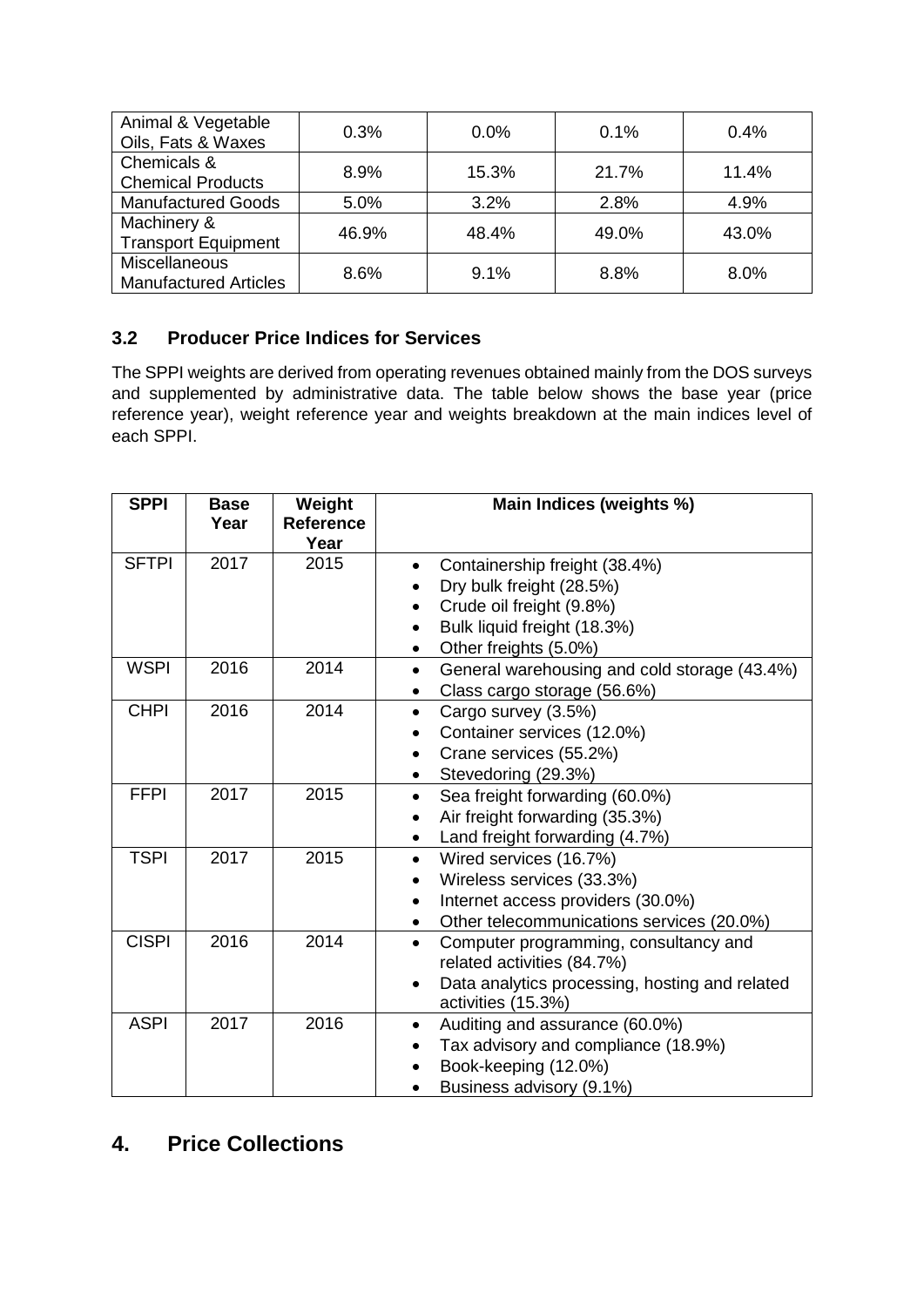Prices are collected mainly through price surveys, online sources and administrative sources. The price surveys are conducted under the Statistics Act. Respondents are asked to provide the prices of a product with fixed specifications.

The following summarises the main pricing methods used to compile the price indices from the different types of price data for price surveys.

- Actual transaction prices or list prices
- Contract pricing: use of prices in long term contracts for the repeated delivery of the same or similar service
- Unit value method: based on observed revenue and quantity data of homogenous products
- Component pricing method: specifies a representative product and estimates a price based on the prices of identifiable components that determines the overall price
- Model pricing method: applied in cases where the service provided is unique. Respondents are asked to provide a price quote for this standardised product
- Time based methods: a service is specified in terms of the time spent providing a particular service and not necessarily in terms of the actual service provided

Non-responses are imputed for, in accordance with International Monetary Fund guidelines and aligned with overseas National Statistical Offices' best practices.

### **4.1 International Trade Producer Price Indices for Goods and Producer Price Indices for Goods**

Each month, approximately 5,000 prices of products from 2,000 companies are collected for the compilation of the IPI, EPI and SMPPI. Main pricing methods used are actual transacted prices and contract prices. Administrative and online price data are used where relevant to minimise respondent burden.

### **4.2 Producer Price Indices for Services**

Each quarter, approximately 3,500 prices of service products from 700 companies are collected for the compilation of these indices. The table below lists the main pricing methods used for each SPPI.

| <b>SPPI</b>  | <b>Main Pricing Methods</b>                                   |
|--------------|---------------------------------------------------------------|
| <b>SFTPI</b> | Actual transacted prices and contract prices, model pricing   |
| <b>WSPI</b>  | Actual transacted prices and component pricing                |
| <b>CHPI</b>  | Actual transacted prices                                      |
| <b>FFPI</b>  | Actual transacted prices and component pricing                |
| <b>TSPI</b>  | Unit values and actual transacted prices                      |
| <b>CISPI</b> | Actual transacted prices and charge-out rates                 |
| <b>ASPI</b>  | Actual transacted prices, charge-out rates and model pricing. |

## **5. Index Formulae and Calculation**

The IPI and EPI are fixed-weight Laspeyres price indices where the price and weight reference period are aligned to the same year.

$$
PLas(m) = \sum w^b \left(\frac{p^t}{p^0}\right)
$$

 $p^t$  = prices of period *t*,  $p^0$  = prices in the price reference period *0*;  $w<sup>b</sup>$  = weights shares in weights reference period  $0$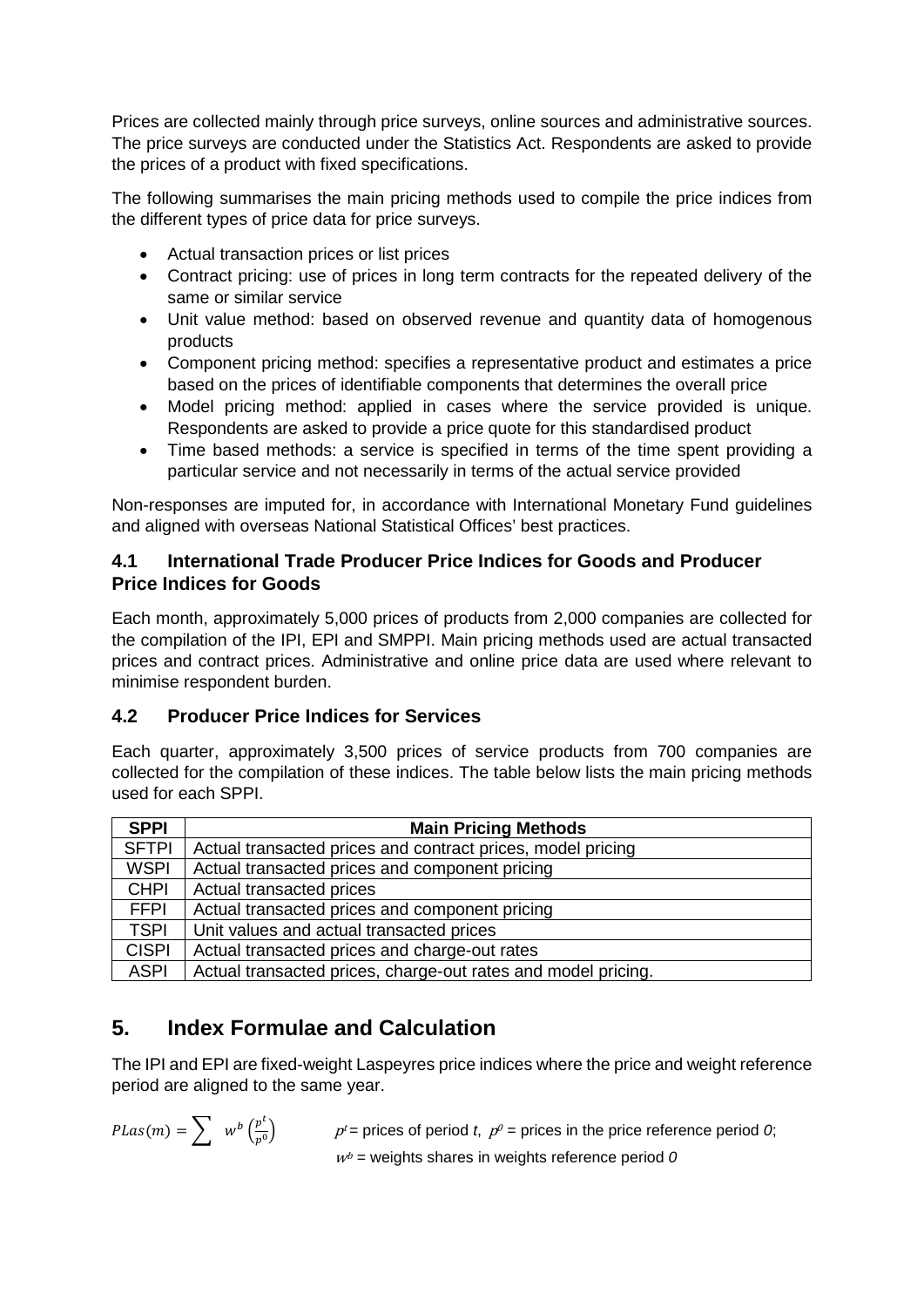The SMPPI and the SPPIs are fixed-weight modified Laspeyres price indices where the weight reference period precedes the price reference period.

 $PLas(m) = \sum w^b \left(\frac{p^b}{p^0}\right)$   $p^t = \text{prices of period } t, p^0 = \text{prices in the price reference period } 0;$  $w<sup>b</sup>$  = weights shares in weights reference period *b* 

Within each PPI, homogeneous products are grouped together within the lowest index groupings or elementary aggregates. These price indices are then built progressively to the higher level indices and finally to the overall index.

For IPI, EPI, and SMPPI, the price indices for elementary aggregates are calculated using geometric means while the higher level price indices are computed using weighted arithmetic means.

For the SPPIs, the price indices for both the elementary and higher level aggregates are calculated using weighted arithmetic means.

The illustration below shows the index computation for the IPI and EPI.

#### *Price Index at Commodity Brand Level:*  $I_{it} = P_{it}/P_{i0} \times 100$

Where,  $I_{it}$  = price relative of i-th commodity brand in period t relative to base period  $P_{it}$  = price of i-th commodity brand in period t

 $P_{i0}$  = price of i-th commodity brand in the base period

*Price Index at Commodity Item Level:*  $I_{it} = \prod (I_{it})^{1/N}$ 

Where,  $I_{it}$  = the price relative of the j-th commodity item in period t  $N =$  the number of commodity brands within the j-th commodity item

*Price Index at Commodity Group Level:*  $I_{kt} = \sum W_i \times I_{it}$ Where,  $I_{kt}$  = the price relative of the k-th commodity group in period t  $W_i$  = the relative weight of the j-th commodity item  $\sum W_i = 1$ 

#### *Price Index at Commodity Division Level:*  $I_{mt} = \sum W_k \times I_{kt}$

Where,  $I_{mt}$  = price relative of the m-th commodity division in period t  $W_k =$  the relative weight of the k-th commodity group  $\sum W_k = 1$ 

*Price Index at Commodity Section Level:*  $I_{rt} = \sum W_m \times I_{mt}$ Where,  $I_{rt}$  = price relative of the r-th commodity section in period t

 $W_m =$  the relative weight of the m-th commodity division  $\sum W_m = 1$ 

#### *Price Index at Overall Level:*  $I_t = \sum W_r \times I_{rt}$

- Where,  $I_t$  = price index in period t
	- $W_r$  = the relative weight of the r-th commodity section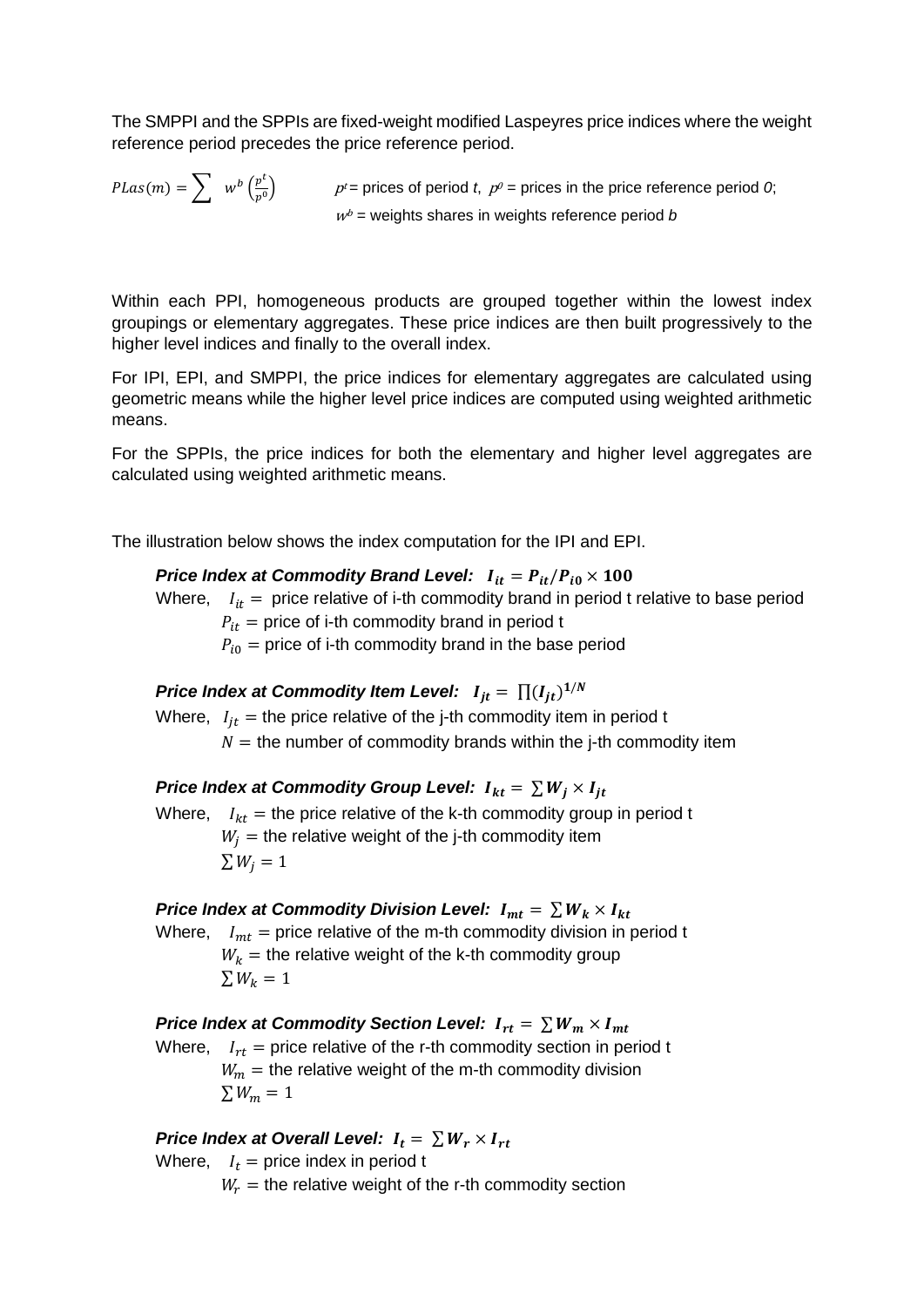$\sum W_r = 1$ 

### **5.1 Domestic Supply Price Index**

The DSPI, a composite index, is computed from the 7-digit SITC level (also known as commodity item), which is the lowest level grouping of the SMPPI and IPI. The price index for a commodity item Dit, in the DSPI is computed as follows:

 $D_{it} = K_i S_{it} + (1 - K_i) M_{it}$ 

**Where** 

 $K_i$  is the proportion of supply of the i-th item from local source

 $S_{it}$  is the price index of the i-th item from the SMPPI (local component) for period t; and

 $M_{it}$  is the price index of the i-th item from the IPI (imported component) for period t.

Once the commodity item price index for the DSPI is computed, the various price indices at the higher aggregated levels can be calculated similar to the other PPIs.

## **6. Rebasing**

Rebasing exercises are conducted periodically to update the weights and ensure that the 'baskets' of products remain representative of the changing trade, production, domestic supply and service industry patterns. This ranges from 4 to 6 years depending on the market conditions. Information on the rebasing of the IPI, EPI, SMPPI and DSPI is available from the following articles:

- [Rebasing of Import and Export Price Indices \(Base Year 2018=100\)](https://www.singstat.gov.sg/-/media/files/publications/economy/ip-e43ipi.pdf) (3.2 MB)
- [Rebasing of Singapore Manufactured Products and Domestic Supply Price Indices](https://www.singstat.gov.sg/-/media/files/publications/economy/ip-e45.pdf)  [\(Base Year 2018=100\)](https://www.singstat.gov.sg/-/media/files/publications/economy/ip-e45.pdf) (3.0 MB)

## **7. Rescaling**

The price indices prior to the new base year can be linked to the new series to facilitate comparison across base years, via a Linked Coefficient that is calculated from the overlapping year.

## **7.1 Linking the Old Based Price Index Series to the New Based Price Index Series**

Example : Linking the old Iron & Steel Index series for IPI prior to 2018, to the 2018-based Iron & Steel Index (2018=100)

1) Calculate the linked coefficient

| Year | Iron & Steel Index<br>$(2012=100)$ | Iron & Steel Index<br>$(2018=100)$ | <b>Linked Coefficient</b> |
|------|------------------------------------|------------------------------------|---------------------------|
|------|------------------------------------|------------------------------------|---------------------------|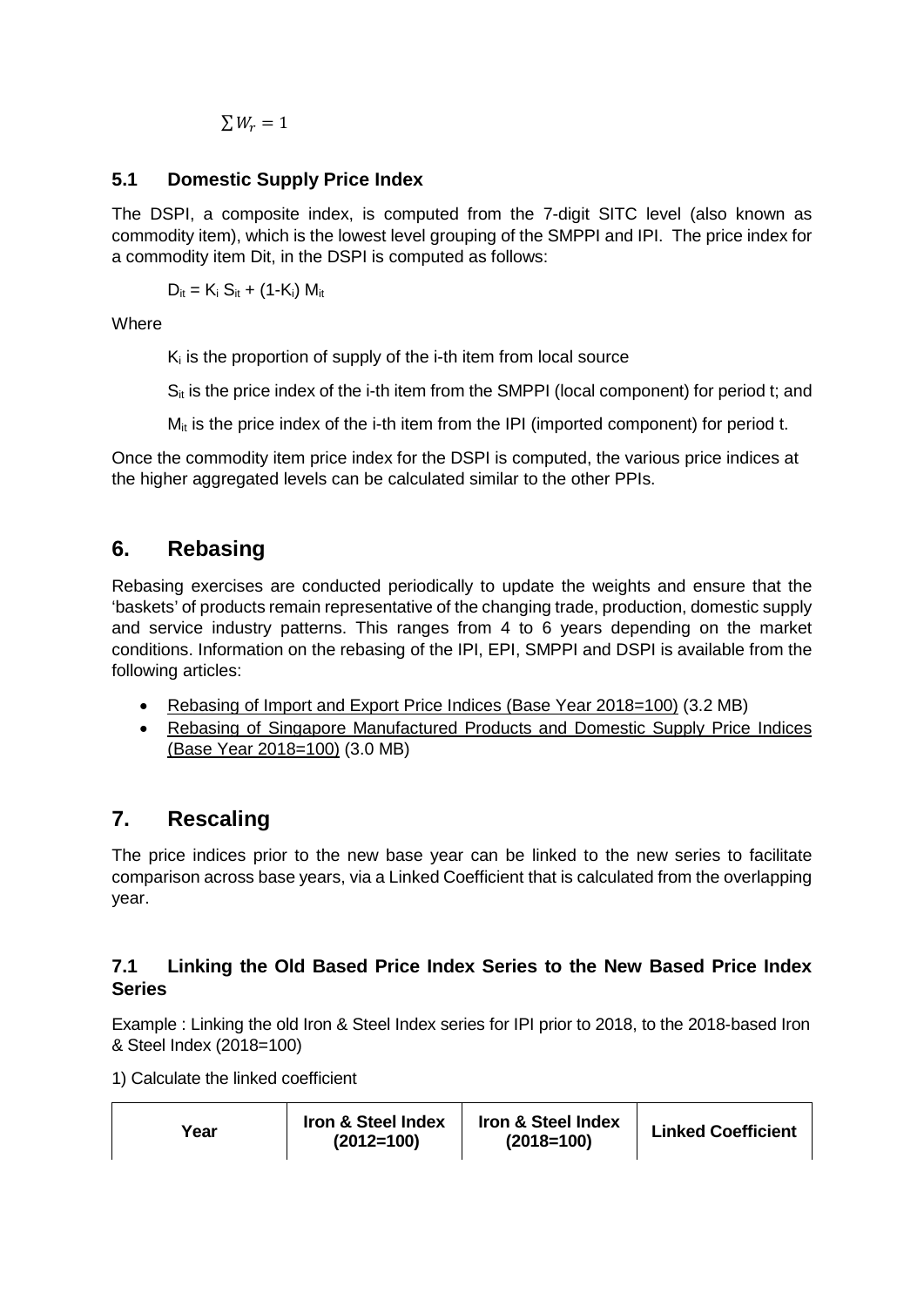| 2018 | 93.4 | 100.0 | $100.0 \div 93.4 = 1.071$ |
|------|------|-------|---------------------------|
|      |      |       |                           |

| , ,, , , , ,<br>∠∪⊺o | .<br>ັນວ. . | '00.0 | 100.0<br>$\cdots$<br>. .<br>1.071<br>$\overline{\phantom{0}}$<br>ు =<br>$\overline{\phantom{0}}$ |
|----------------------|-------------|-------|--------------------------------------------------------------------------------------------------|
|                      |             |       |                                                                                                  |

| 2) Re-scaling the old series to the 2018-based series using the Linked Coefficient |  |
|------------------------------------------------------------------------------------|--|
|------------------------------------------------------------------------------------|--|

| Year | Month | <b>Iron &amp; Steel Index</b><br>$(2012=100)$ | <b>Iron &amp; Steel Index</b><br>$(2018=100)$ |
|------|-------|-----------------------------------------------|-----------------------------------------------|
| 2016 | Dec   | 84.0                                          | $84.0 \times 1.071 = 90.0$                    |
| 2017 | Jan   | 85.6                                          | $85.6 \times 1.071 = 91.7$                    |

### **7.2 Maintaining the Old Index Reference Period**

Example : Linking the new 2018-based Iron & Steel Index series for IPI to the 2012-based Iron & Steel Index (2012=100)

1) Calculate the linked coefficient

| Year | Iron & Steel Index<br>$(2018=100)$ | Iron & Steel Index<br>$(2012=100)$ | <b>Linked Coefficient</b> |
|------|------------------------------------|------------------------------------|---------------------------|
| 2018 | 100.0                              | 93.4                               | $93.4 \div 100.0 = 0.934$ |

2) Re-scaling the new series to the 2012-based series using the Linked Coefficient

| Year | Month | <b>Iron &amp; Steel Index</b><br>$(2018=100)$ | Iron & Steel Index<br>$(2012=100)$ |
|------|-------|-----------------------------------------------|------------------------------------|
| 2019 | Jan   | 98.6                                          | $98.6 \times 0.934 = 92.1$         |
| 2019 | Feb   | 102.4                                         | $102.4 \times 0.934 = 95.6$        |

## **8. Uses of Price Indices**

The producer price indices are important in supporting policy making and in calculating the real growth and productivity figures of the Singapore economy. They facilitate the analysis of macro-economic conditions and in monitoring inflationary situation, often seen as advanced indicators of price changes throughout the economy.

### **8.1 Price Deflators**

SMPPI is a price deflator of manufacturing output and is used in the compilation of the Index of Industrial Production. IPI and EPI are used to deflate external trade values to obtain trade volume or real trade adjusted for inflation. DSPI and EPI are used as price deflators of wholesale trade.

The SPPIs are used to deflate nominal values of services industries for the compilation of disaggregated real value added. They are also used by agencies to monitor short term inflationary trends of the services industries.